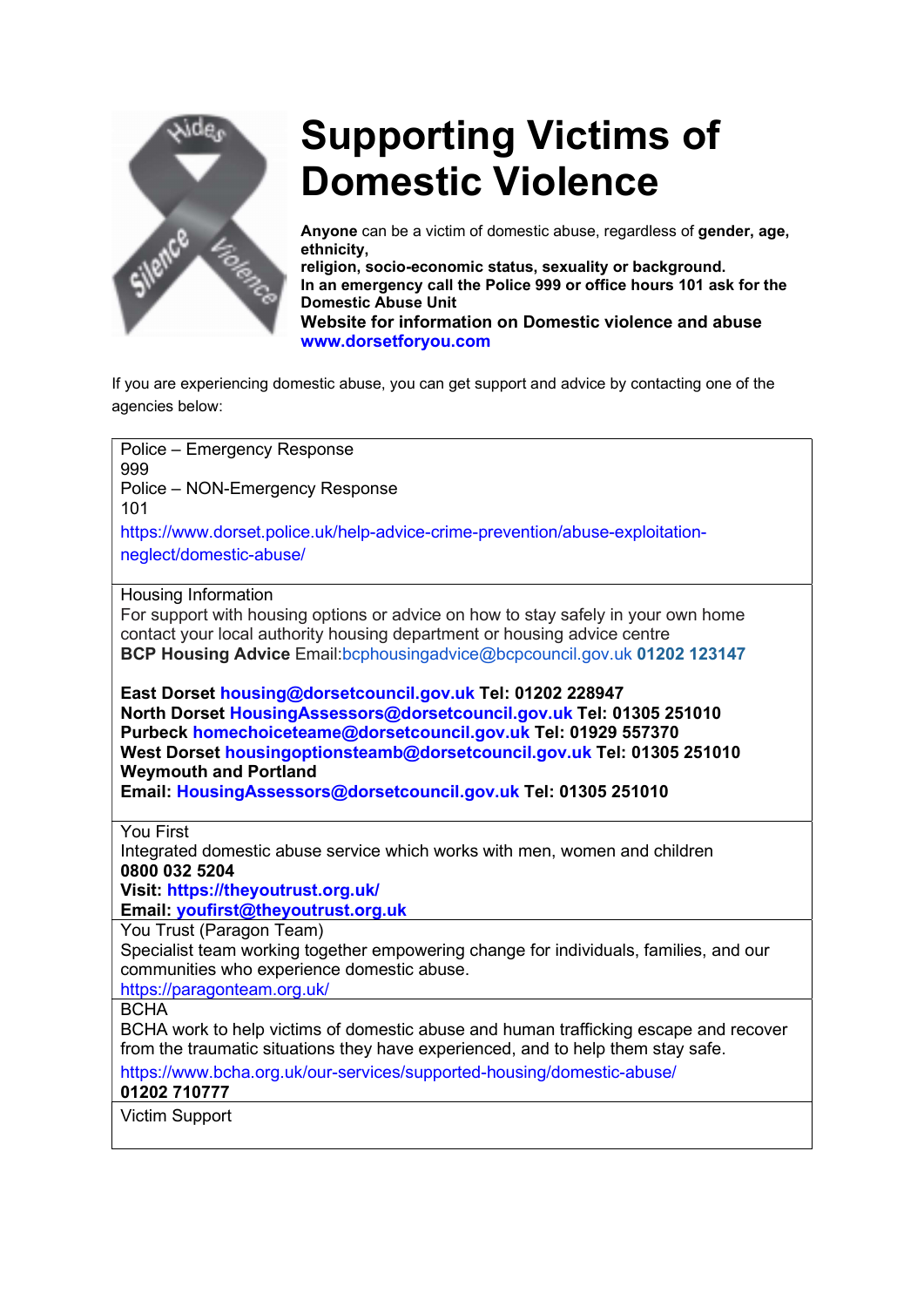Victim Support is an independent charity dedicated to supporting victims of crime and traumatic incidents in England and Wales.

https://www.victimsupport.org.uk/

# 0808 1689111

The Shores (Sexual Assault Centre)

Supports victims of rape and sexual assault (including men).

https://www.the-shores.org.uk/

# 0800 970 9954

Sexual Trauma and Recovery Service

STARS is a pan-Dorset charity that offers one to one support, free of charge, for anyone of any age or gender who lives, works or studies in Dorset and has experienced any form of sexual violence at any time in their life.

https://www.starsdorset.org/

#### 01202 308840

## Dorset Sexual Assault Referral Centre (SARC)

Supporting Men, women and children victim/survivors of sexual violence recent or nonrecent 24/7

#### 0845 5198638

The Survivor Pathway

The Dorset survivor pathway is a guide for anyone wanting to know more about specialist sexual violence support services in Dorset.

https://www.survivorpathway.org.uk/dorset/

24 Hour National Domestic Abuse Helpline

A service for women experiencing domestic violence, their family, friends, colleagues and others calling on their behalf. It is run in partnership between Women's Aid and Refuge.

https://www.nationaldahelpline.org.uk/

0808 200 247

Men's Advice Line